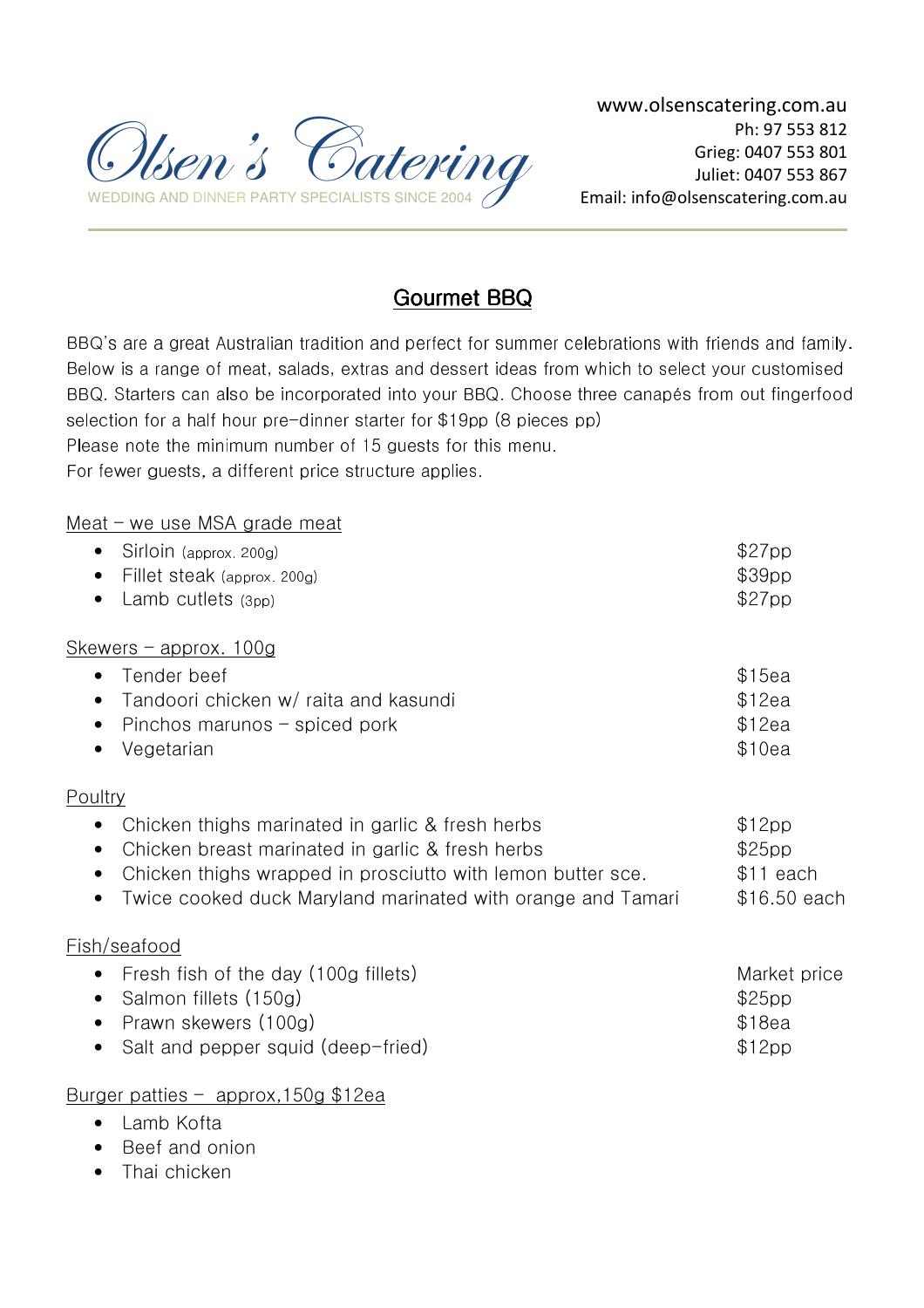Salads – choice of three for \$12pp. With Grieg's traditional vinaigrette unless stated

- Spinach, pear, rocket and walnut with blue cheese dressing
- Gourmet garden salad with summer vegetables
- Greek fetta, olives, capsicum, cucumber, tomato & onion
- Pasta penne with sundried tomatoes, red onion, olives, shaved parmesan and lime
- Couscous roast eggplant, capsicum & pumpkin
- Asian coleslaw with kaffir lime, coriander & pepper
- Potato with Dijon and seed mustard dressing
- Baby beetroot with dukkah & red onion
- Mixed bean with Grieg's kasundi
- Watermelon, fetta, toasted almonds & basil
- Burghul wheat, olives, preserved lemon, coriander, sultanas, and almonds
- Pilpelchuma carrots. Spicy North African salad

#### Condiments – included with all BBQ's

- Mustard Dijon, seed and Hot English
- Horseradish
- Vinaigrette
- Chilli plum sce
- Tomato sce

### Our sauces – included with appropriate dishes.

- Mayonnaise
- Aioli
- Chilli achar
- Satay
- Béarnaise

#### **Desserts**

- Profiteroles filled with Kahlua cream, serve with choc fudge sce (\$2/ball) min. \$150
- Homemade pavlova with berries and praline (serves 8-10)  $\sim$  \$75
- Sticky date pudding with salted caramel sce (individual serves, min 6) \$10pp
- Dark chocolate and Bailey's tart with coffee anglaise (serves 10-12) \$125
- Lemon cheesecake (serves 12-14) **\$125**

#### Extras

| • Bread rolls with butter                        | \$3ea                |
|--------------------------------------------------|----------------------|
| • Burger rolls                                   | \$2.50               |
| • Yallingup Wood-fired bread & EVOO              | \$3.50 <sub>pp</sub> |
| • Coffee and tea selection $-50$ cup urn         | \$150                |
| • Gourmet cheeses with fresh fruit, quince paste | $$95$ (sm.)          |
| and crackers                                     | $$180$ (lg.)         |
|                                                  |                      |

Please note the minimum rate of  $$70p$ p – this includes staff as required Prices are subject to change.